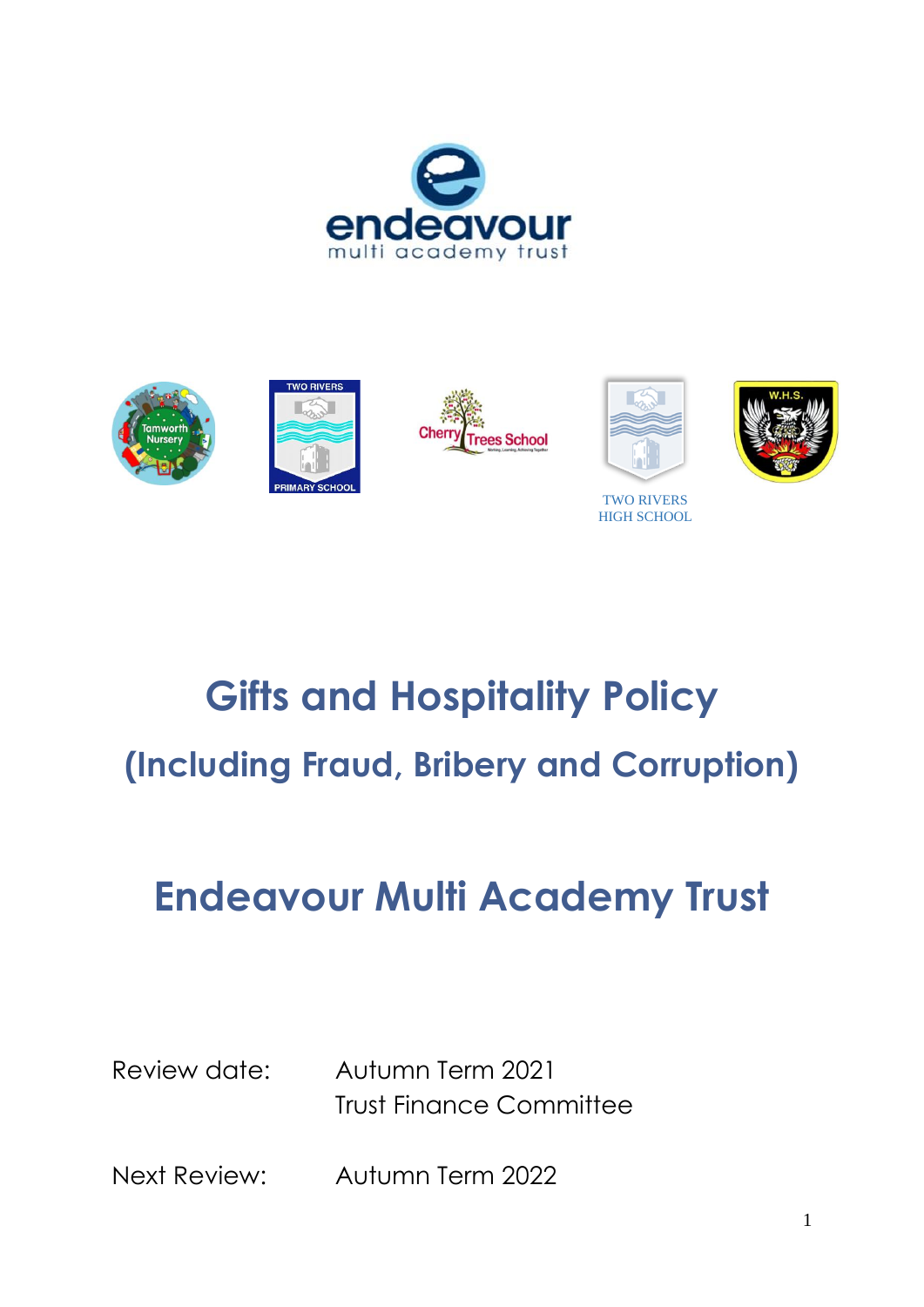## **Policy Statement**

The purpose of this policy is to set out Endeavour Multi Academy Trust's staff, LGB members and Trustees responsibilities in observing and upholding our position on fraud and bribery (including corruption) in order to protect staff, LGB members and Trustees from suspicions of dishonesty and ensure that they are free from any conflict of interest with respect to the acceptance or provision of gifts, hospitality, or any other inducement from or to suppliers of goods or services to schools. It provides information and guidance to those working for us on how to recognise and deal with bribery and corruption issues.

The Trust requires all staff, local governors and volunteers to act honestly and with integrity at all times and to safeguard the public resources for which they are responsible. The Trust will not accept any level of fraud or bribery (including corruption). Consequently any allegation will be thoroughly investigated and dealt with appropriately. The Trust is committed to ensuring that opportunities for fraud, bribery and corruption are reduced to the lowest possible level of risk.

This policy has been agreed by the Board of Trustees

## **Scope**

This policy applies to all Trustees and employees of the Endeavour Multi Academy Trust. The policy also applies to other individuals performing functions in relation to the Trust, such as agency workers, casuals and contractors.

## **Definition of Fraud**

The Fraud Act 2006 defines fraud in 3 classes:

- Fraud by false representation which the person knows to be untrue or misleading.
- Fraud by failing to disclose information where a person fails to disclose any information to a third party when they are under a legal duty to disclose such information.
- Fraud by abuse of position where a person occupies a position where they are expected to safeguard the financial interests of another person, and abuses that position. This includes cases where the abuse consisted of an omission rather than an overt act.

In all three classes of fraud, the person must have acted dishonestly with the intention of making a gain for themselves or anyone else or causing loss to someone or exposing another to the risk of loss.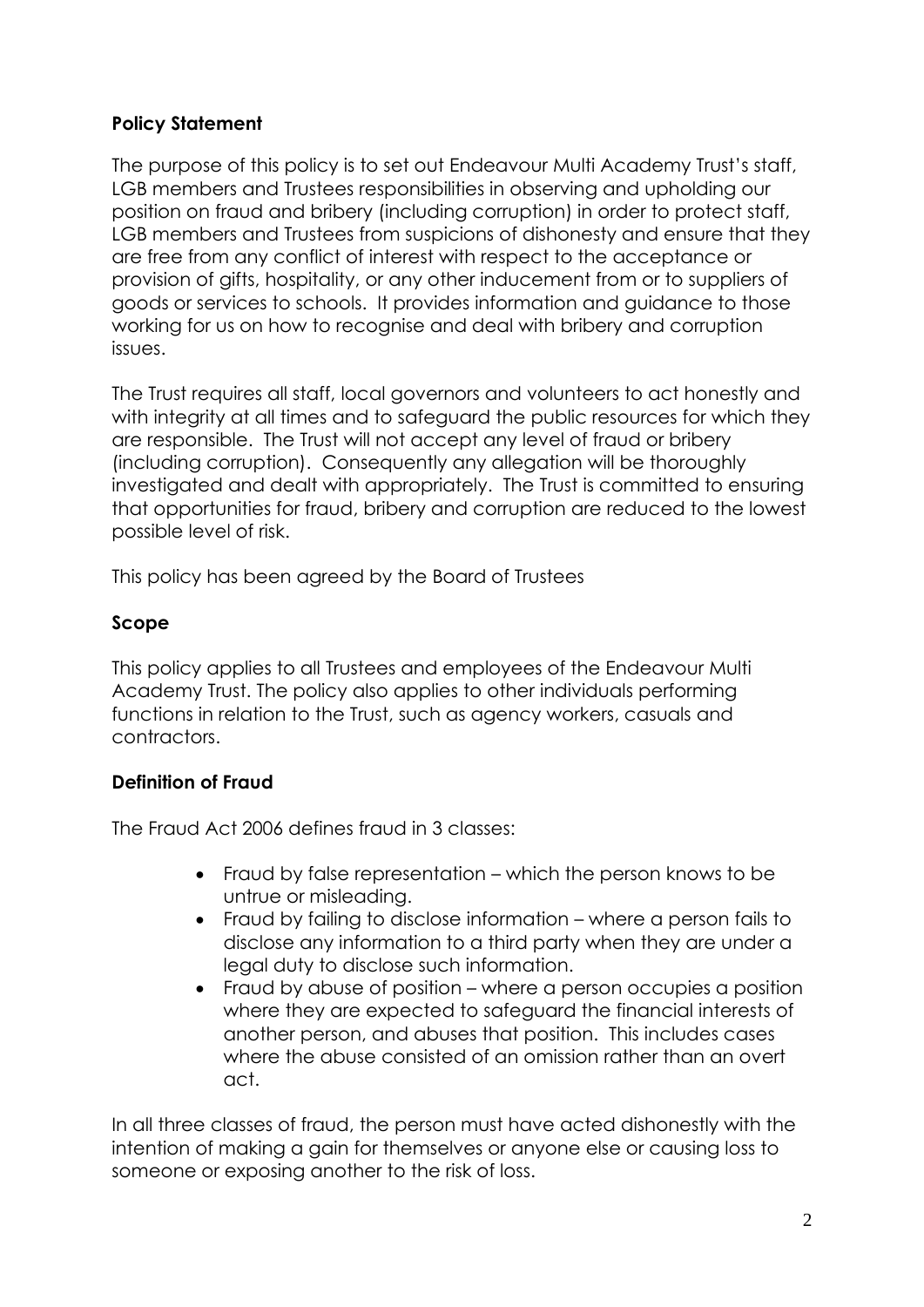"Representation" may be as to fact or law or as to a state of mind of the person making it or the state of mind of a third party.

"Gain" and "loss" relates only to gain or loss in money or other property (of any kind) but can be temporary or permanent. Gain includes keeping what one has as well as getting what one does not have whilst loss includes not getting what one might get as well as parting with what one has.

Fraud under the above definitions is a **criminal offence** and, if convicted, can carry a maximum sentence of 10 years imprisonment.

## **Definition of Bribery (including corruption)**

The Bribery Act 2010 defines 4 offences:

- Offering, promising or giving a financial or other advantage for the improper exercise of functions or activities.
- Requesting or agreeing to receive or accepting a financial or other advantage.
- Bribing a foreign official who exercises a public function in order to obtain or retain business.
- Failure by a commercial organisation to prevent bribery by someone associated with it.

A bribe can be defined as the offering of money, goods or other benefits (e.g. food, drink, entertainment) to a staff member with a view to altering decision processes or outcomes in favour of the person or associate of the person offering the benefit. One of the most common forms of perceived bribery within a corporate institution is inappropriate offers of gifts, hospitality and benefits in kind from a third party.

Indirect or collateral offers of financial advantage should also be included within the definition e.g. where an offer is being made by a person other than the person who is trying to manipulate the outcome.

Bribery under the above definitions is also a **criminal offence** and, if convicted, can carry a maximum sentence of 10 years imprisonment.

## **Examples of Fraud or Bribery**

The following list indicates possible ways in which fraud or bribery could take place although this is by no means an exhaustive list:

• Falsification of employee expense claims – e.g. claims for journeys which did not take place.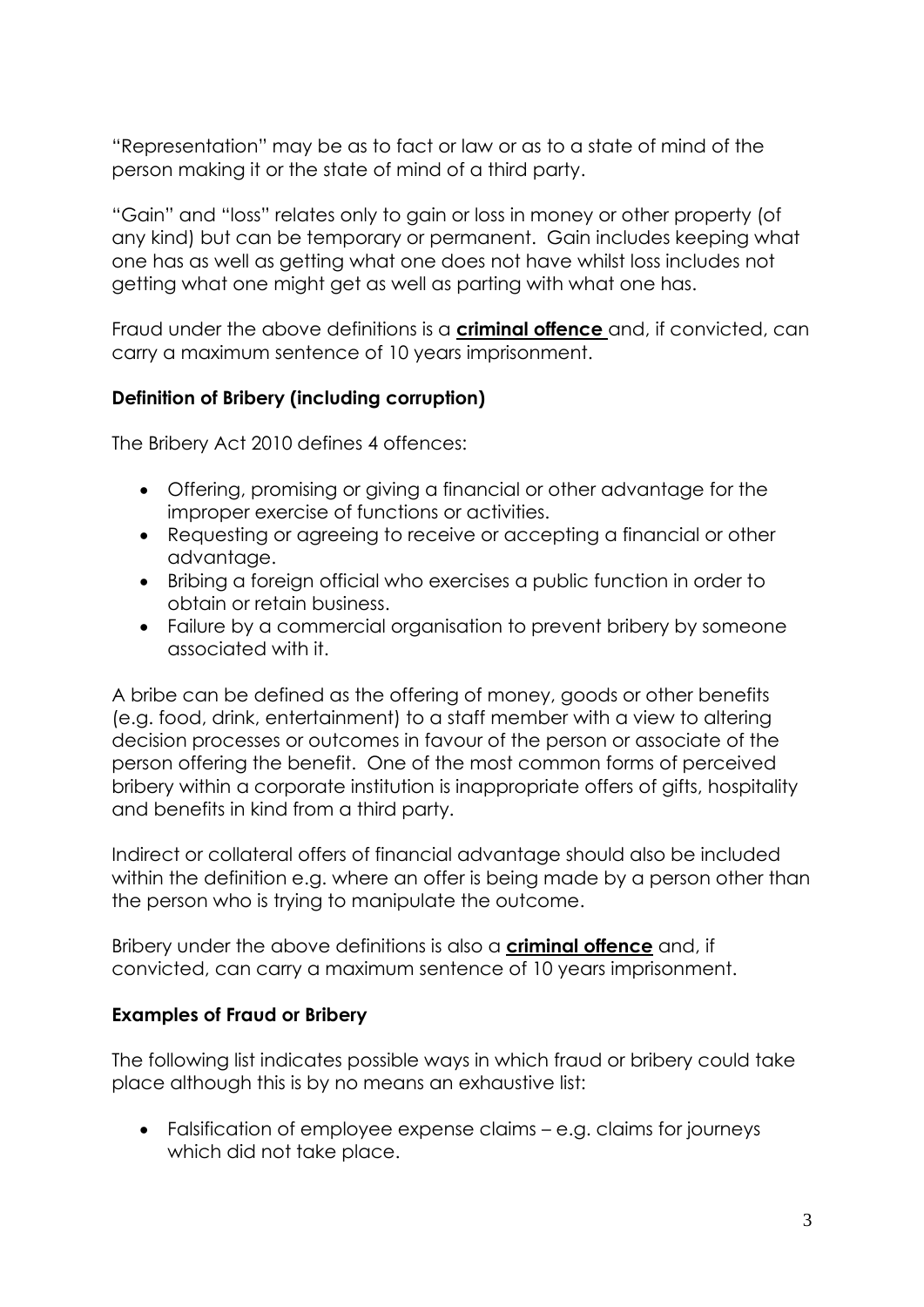- Falsification of supplier invoices. This could involve collusion with a supplier (e.g. a relative of an employee).
- Falsification of payroll records e.g. by the introduction of non-existent employees.
- Misappropriation of students' money by a member of staff (e.g. for a trip).
- Causing expense to the Trust that should have been borne by an individual – e.g. the private use of stationery, photocopiers etc. to an unacceptable degree.
- Bribery can be in the form of favouring one particular contractor or service provider over and above others in return for receiving personal benefit.
- Inappropriate gifts or offers of hospitality from a third party refer to section 6 below for more details on gifts, hospitality and benefits in kind.

## **Gifts, Hospitality and Benefits in Kind**

The Trust expects staff and members of the Local Governing Board to exercise the utmost discretion in giving and accepting gifts and hospitality when on school business. Particular care should be taken about a gift from a person or organisation that has, or is hoping to have, a contract with the school.

This policy does not prohibit normal and appropriate hospitality (given and received) to or from third parties. However, staff and local governors should be aware that the receipt of gifts or excessive hospitality may compromise you or more seriously lead to prosecutions for corruption.

Staff **must not** accept gifts, hospitality or benefits of any kind from a third party where it might be perceived that their personal integrity is being compromised, or that the school might be placed under an obligation.

Staff must not make use of their official position to further their private interests or those of others.

## **What is Permissible**

Gifts of low intrinsic value such as promotional calendars or diaries, or small tokens of gratitude including gifts from pupils, parents and guardians can be accepted. If the value exceeds £20 approval of acceptance must be obtained from the individual's line manager.

Where approval is granted, any gift or hospitality received with an equivalent value of £20 or over must be recorded in the Register of Gifts and Hospitality kept within the Bursar's Office (refer Appendix 1).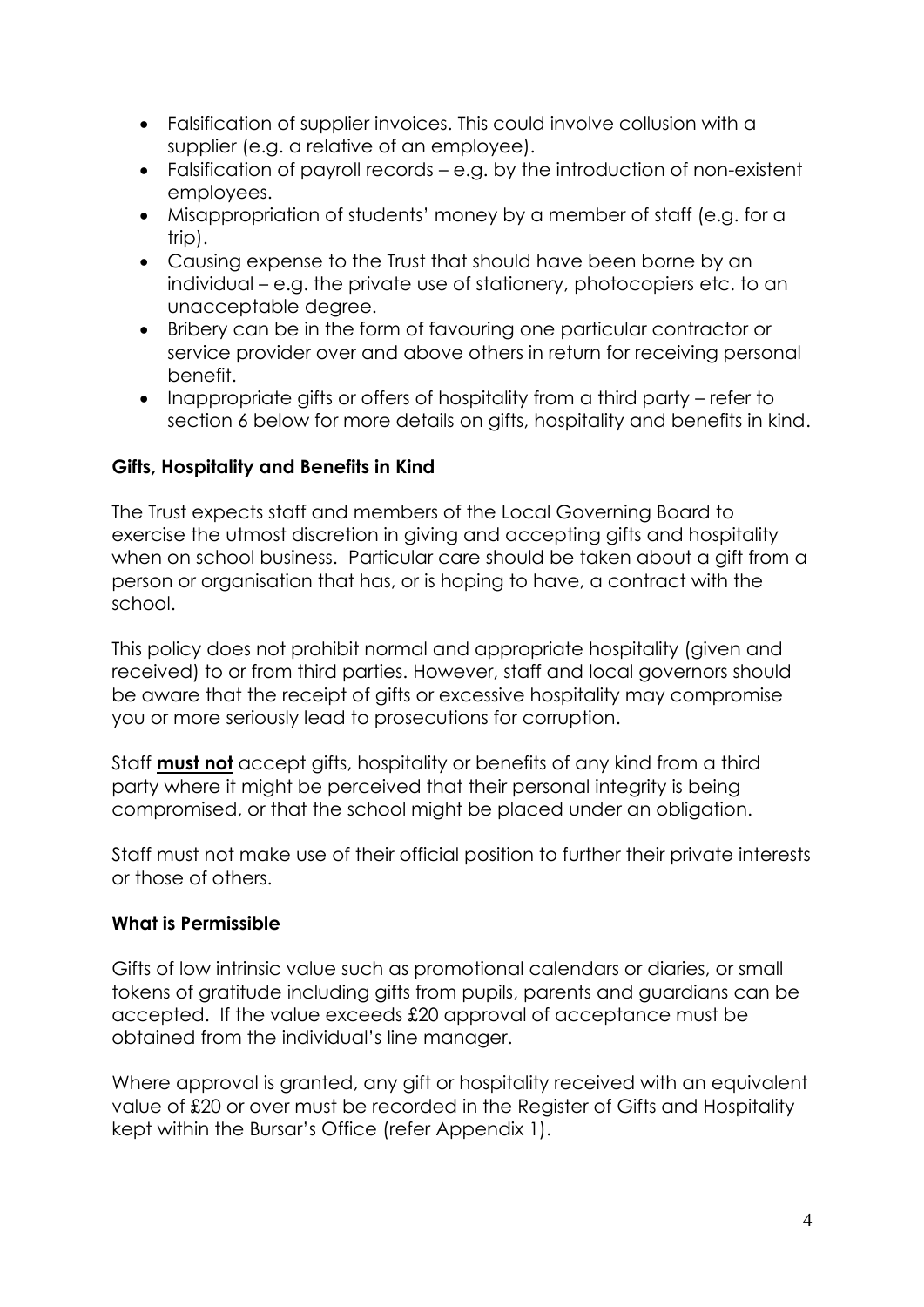In cases where a staff member receives a gift on behalf of The Trust/School, the gift remains the property of the Trust/School. The gift may be required for departmental display or it may, with the line manager's approval, remain in the care of the recipient. Unless otherwise agreed, the gift should be returned to the Department on or before the recipient's last working day.

Modest hospitality, provided it is reasonable in the circumstances, for example, lunches in the course of working visits, is acceptable.

Staff attendance at sporting and cultural events when paid for by suppliers, potential suppliers or consultants is **not** normally acceptable. Where it is considered that there is a benefit to the Trust in a member of staff attending a sponsored event, the attendance should be formally approved by the relevant line manager.

## **What is not acceptable?**

It is not acceptable for staff (or someone on their behalf) to:

- give, promise to give, or offer, a payment, gift or hospitality to a government official, agent or representative to "facilitate" or expedite a routine procedure.
- accept payment from a third party that the member of staff knows or suspects is offered with the expectation that it will obtain a business advantage for them.
- accept a gift or hospitality from a third party if the member of staff knows or suspects that it is offered or provided with an expectation that a business advantage will be provided by The Trust/School in return.
- threaten or retaliate against another member of staff who has refused to commit a bribery offence or who has raised concerns under this policy.
- engage in any activity that might lead to a breach of this policy.

## **Gifts to and from Students**

In the interests of safeguarding children, and to prevent staff from being open to accusation of exerting undue influence, no member of staff is permitted to give a gift to a student at any time unless this "gift" relates to a pre-approved award scheme, approved by the Leadership Team, as part of school policy.

If a gift is received from a student or the parent/s of a student and the value is £20 or over this gift is to be registered in the Register of Gifts and Hospitality (refer Appendix 1).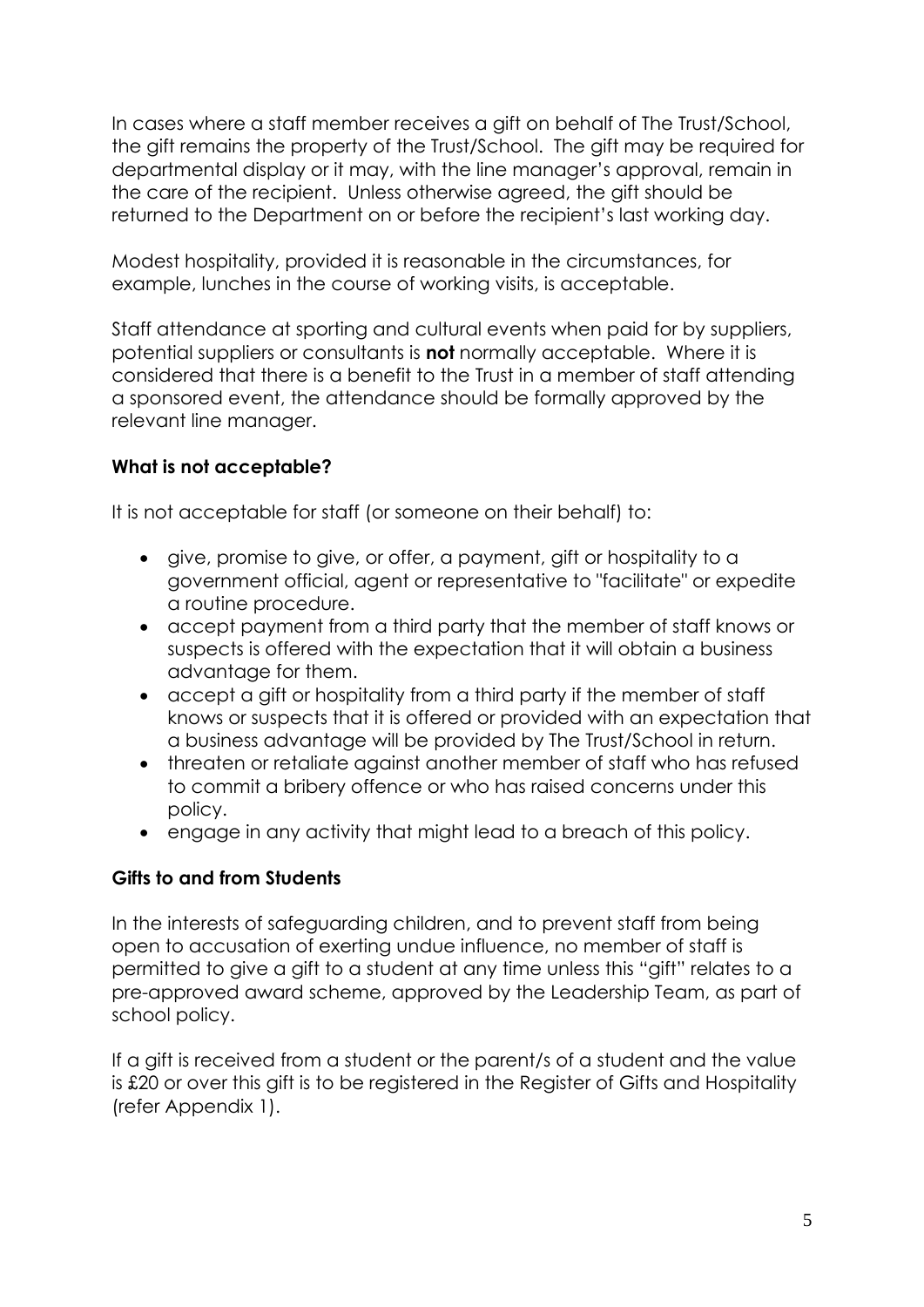If a gift is received from a group of students (i.e. more than three students) and the value of the gift is £50 or over this gift is to be registered in the Register of Gifts and Hospitality (refer Appendix 1).

# **Your Responsibilities**

Staff must ensure that they read, understand and comply with this policy.

The prevention, detection and reporting of fraud, bribery and other forms of corruption are the responsibility of all those working for or under the control of the school. All staff are required to avoid any activity that might lead to, or suggest, a breach of this policy.

## **Procedure for Reporting Suspected Fraud or Bribery**

Staff must notify their line manager or the Trust's Chief Finance Officer or the Headteacher as soon as possible if they believe or suspect that a conflict with this policy has occurred, or may occur in the future.

Some examples of activity that may indicate bribery or corruption are listed below. The list is not intended to be exhaustive and is for illustrative purposes only.

- You become aware that a third party engages in, or has been accused of engaging in, improper business practices.
- You learn that a third party has a reputation for paying bribes, or requiring that bribes are paid to them, or has a reputation for having a "special relationship" with foreign government officials.
- A third party insists on receiving a commission or fee payment before committing to sign up to a contract with us, or carrying out a government function or process for us.
- A third party requests payment in cash and/or refuses to sign a formal commission or fee agreement, or to provide an invoice or receipt for a payment made.
- A third party requests an unexpected additional fee or commission to "facilitate" a service.
- A third party demands lavish entertainment or gifts before commencing or continuing contractual negotiations or provision of services.
- A third party requests that a payment is made to "overlook" potential legal violations.
- A third party requests that you provide employment or some other advantage to a friend or relative.
- You receive an invoice from a third party that appears to be nonstandard or customised.
- A third party insists on the use of side letters or refuses to put terms agreed in writing.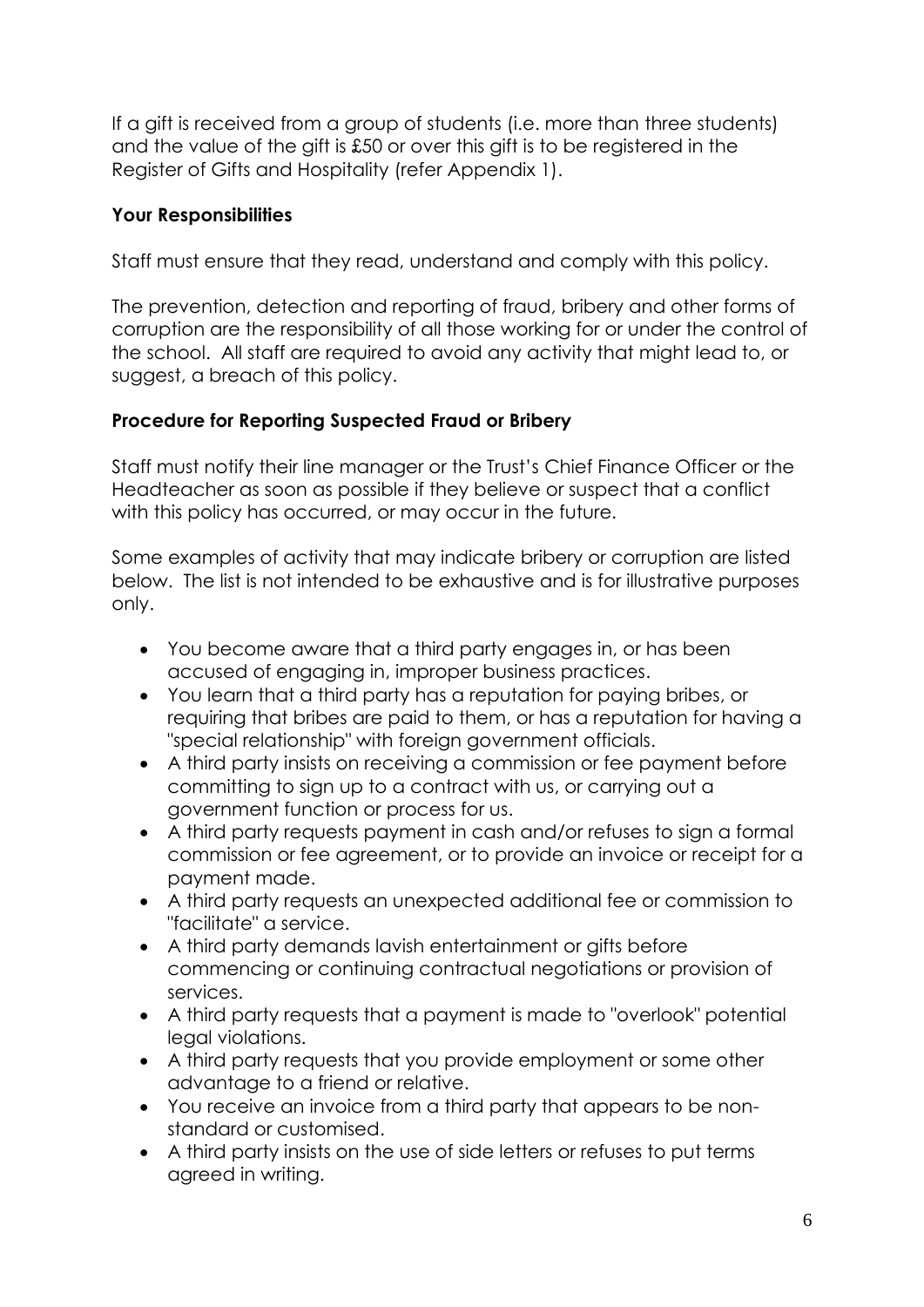- You notice that we have been invoiced for a commission or fee payment that appears large given the service stated to have been provided.
- A third party requests or requires the use of an agent, intermediary, consultant, distributor or supplier that is not typically used by or known to us.
- You are offered an unusually generous gift or offered lavish hospitality by a third party.

If staff encounters any of these red flags while working for Endeavour Multi Academy Trust they must report them promptly to their manager **OR** to the Trust's Chief Finance Officer or Headteacher using the Trust's Whistleblowing Policy.

Vigorous and prompt investigations will be carried out into all cases of actual or suspected fraud or bribery discovered or reported.

## **What to do if you are a victim of bribery or corruption**

It is important that staff tell the Trust's Chief Finance Officer or the Headteacher as soon as possible if they are offered a bribe by a third party, are asked to make one, suspect that this may happen in the future, or believe that they are a victim of another form of unlawful activity.

## **Protection**

The Trust is committed to ensuring no one suffers any detrimental treatment as a result of refusing to take part in bribery or corruption, or because of reporting in good faith their suspicion that an actual or potential bribery or other corruption offence has taken place, or may take place in the future. Detrimental treatment includes dismissal, disciplinary action, threats or other unfavourable treatment connected with raising a concern. If you believe that you have suffered any such treatment, you should inform your line manager immediately. If the matter is not remedied, and you are an employee, you should raise it formally using our Grievance Procedure.

This policy aims to provide avenues for staff to raise concerns where he/she has a reasonable belief that any of the following has been, or is likely to be, committed:

- a criminal offence.
- a miscarriage of justice.
- an act creating risk to health and safety.
- an act causing damage to the environment.
- a breach of any other legal obligation.
- concealment of any of the above.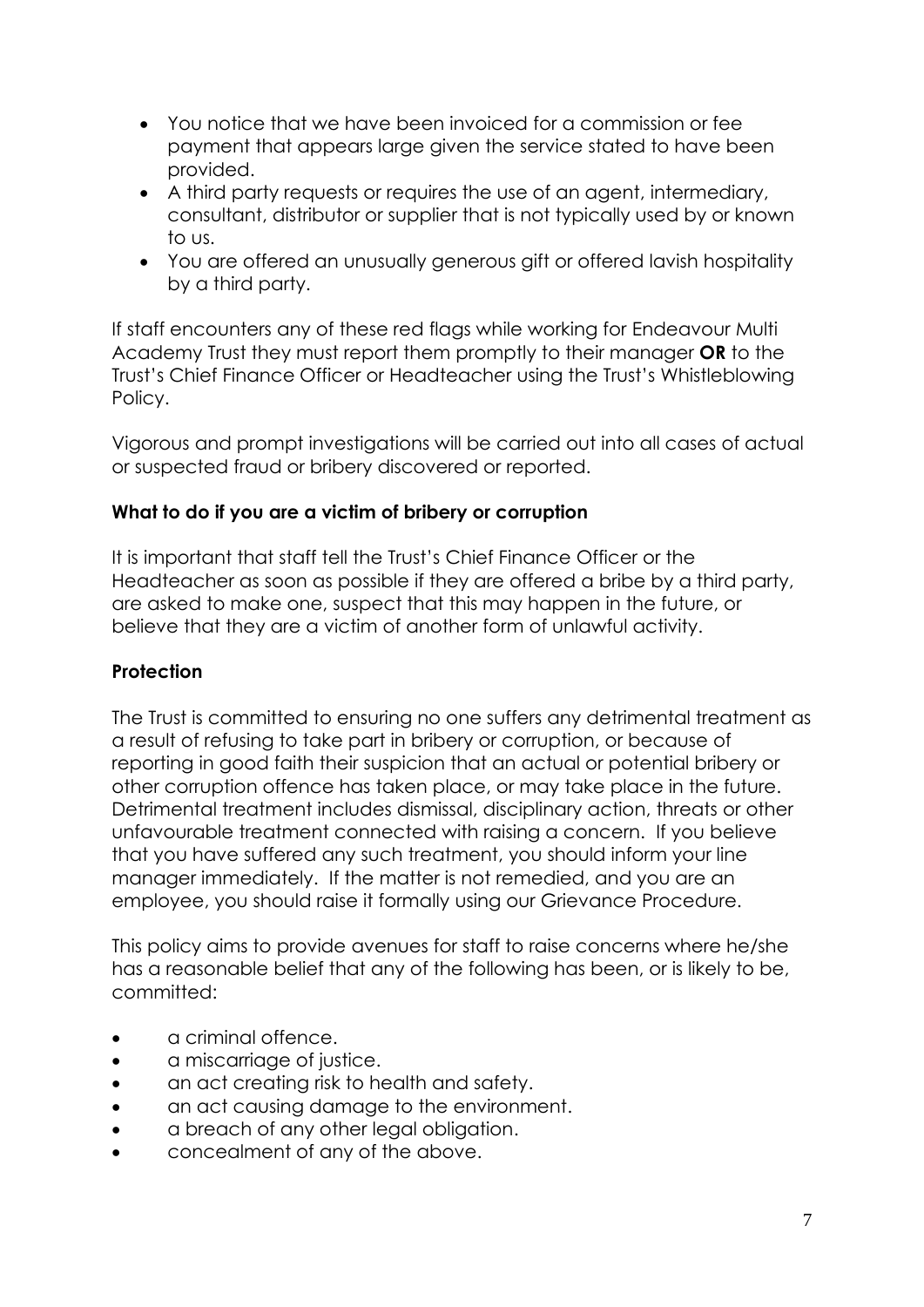It is not necessary for the employee to have proof that such an act is being, has been, or is likely to be, committed - a reasonable belief is sufficient. It is the responsibility of the Trust to ensure that an investigation takes place.

Where an employee is concerned that the nature of the disclosure is not covered in the list above, advice may be sought on the use of the appropriate policy from the Trust's Chief Executive Officer or from a trade union or professional association.